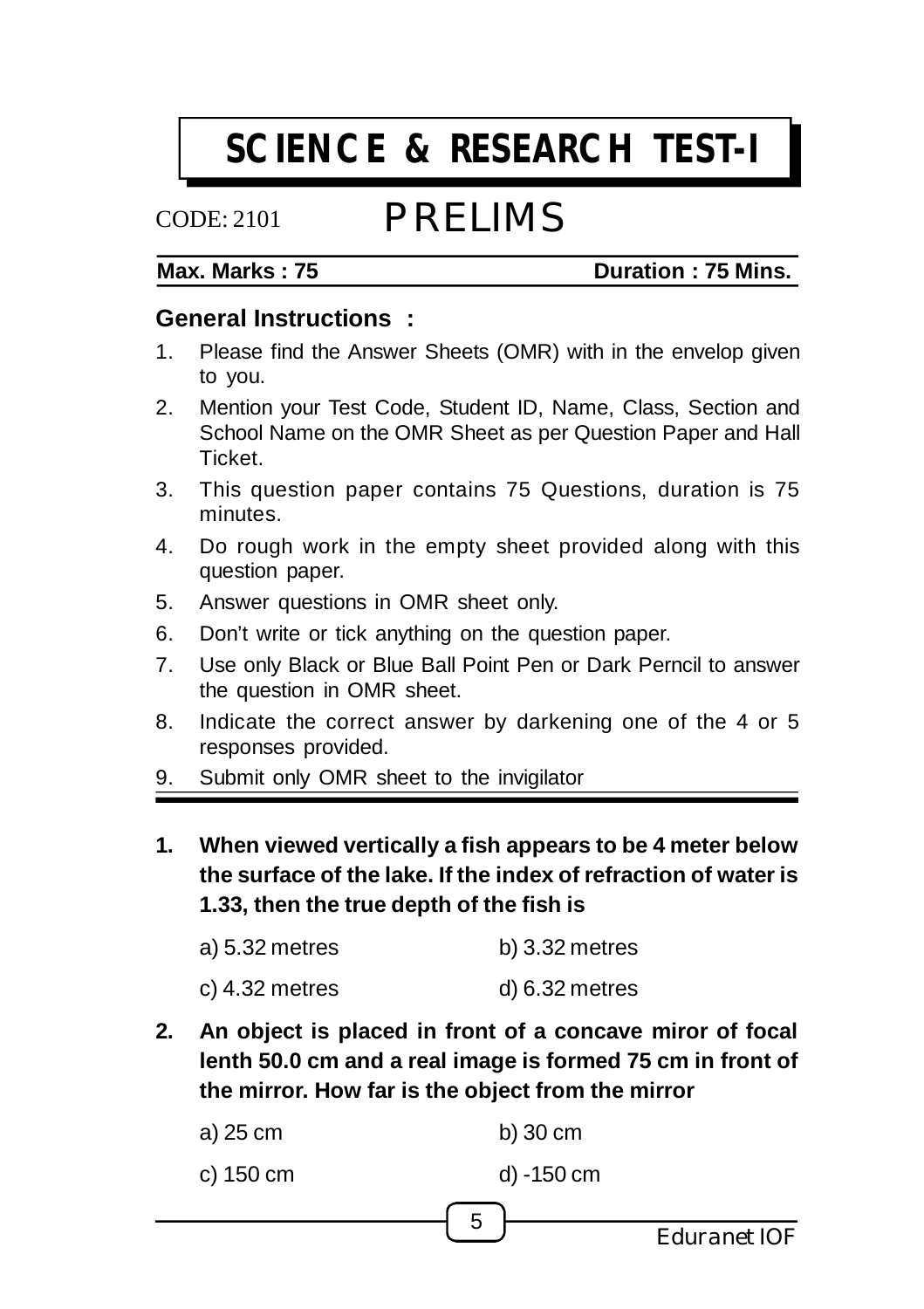**3. What is magnification of an object if it is placed at a distance of 30 cm in front of a concave lens of focal length 60 cm**

a) 3/2 b) 2/3 c) –2/3 d) –3/2

- **4.** If the correct camera exposure for a certain scene is  $\frac{1}{100}$  of **a** second when the diaphragm is set at  $\frac{f}{a}$  what exposure **time is required at**  $\frac{f}{12}$  **?** a) 0.14 s b) 0.16 s c) 0.18 s d) 0.20 s
- **5. Suppose a small angled prism of 6<sup>0</sup> deviates a ray through 3 0 , then the refractive index is:**
	- a) 0.1 b) 0.5 c) 1.0 d) 1.5
- **6. You are under the water in a clear lake looking at the surface and see the image of a fish due to total internal reflection. What is the minimum angle that the light leaving the fish makes with the normal to the surface of the lake?**

a) 42 $^{\rm 0}$  b) 53 $^{\rm 0}$  c) 49 $^{\rm 0}$  d) 37 $^{\rm 0}$ 

- **7. The following 'precautions' were listed by a student in the experiment on study of 'dependence of current on potential difference':**
	- a) Use copper wires as thin as possible for making connections.
	- b) All the connections should be kept tight.
	- c) The positive and negative terminals of the voltmeter and the ammeter should be correctly connected.
	- d) The 'key' in the circuit, once plugged in, should not be taken out till all the observations have completed.

The 'precautions' that need to be corrected and revised are:

6

- a)  $(A)$ ,  $(C)$  and  $(E)$  b)  $(C)$  and  $(E)$
- c)  $(B)$  and  $(E)$  d)  $(A)$  and  $(E)$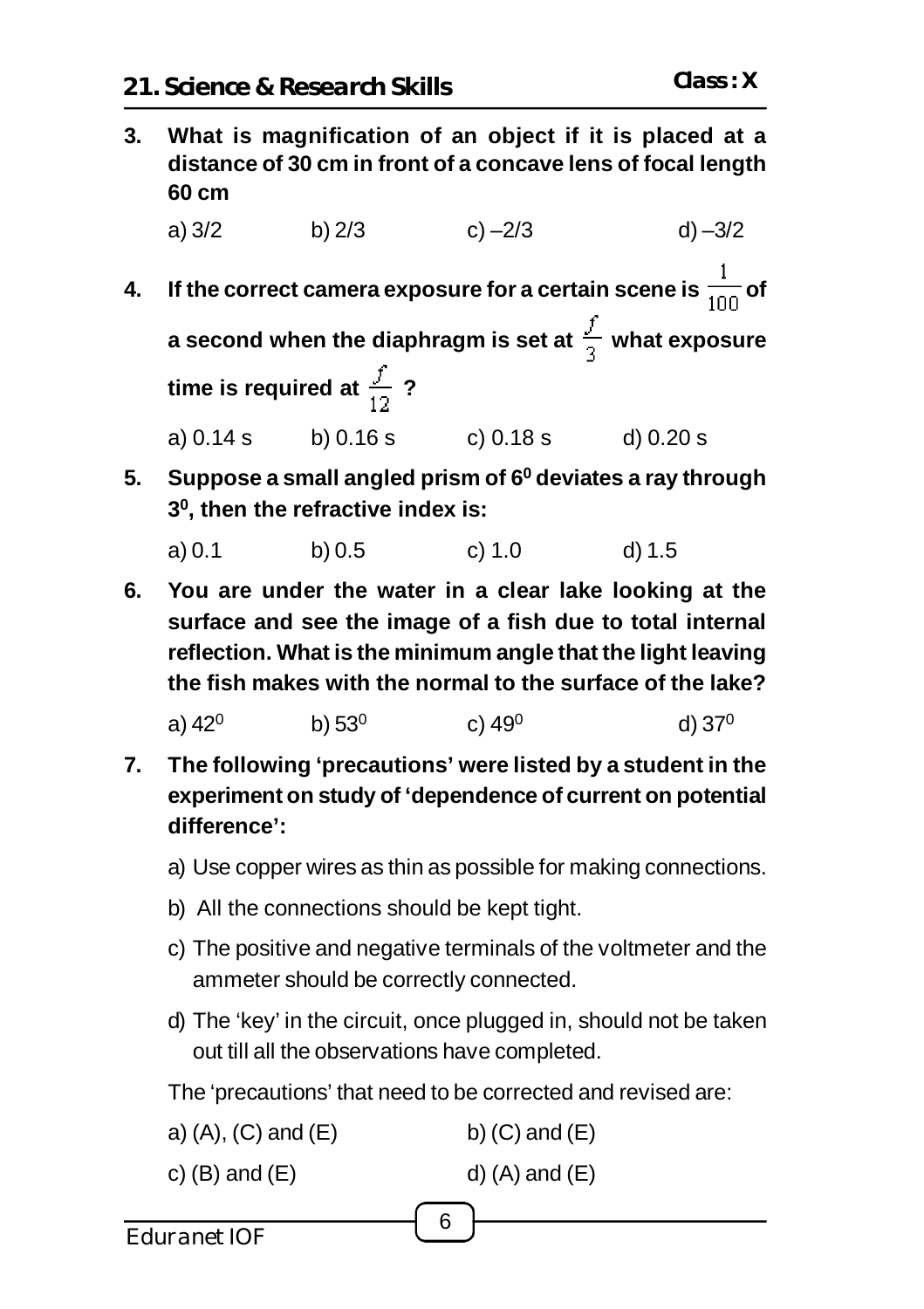**8. Two students are using the circuits shown here. They are doing the experiment to find the equivalent resistance of a**



- a) Series combinatiion and a parallel combination, respectively of the two given resistors
- b) parallel combination and a series combination respectively of the two given resistors
- c) series combination of two given resistors in both the cases
- d) parallel combination of the two gives resistors in both the cases
- **9. Five resistances are connected as shown in the figure. The effective resistance between points A and B is:**



**10. An electric kettle is rated at 230 V, 1000 W. What is he resistance of its element and what maximum current can pass through it?**

a) 4.35 A b) 6.46 A c) 7.40 A d) 9.36 A

**11. If a charge of 1.6 × 10-19 culomb flows per second through any cross section of any conductor, the current constitute will be**

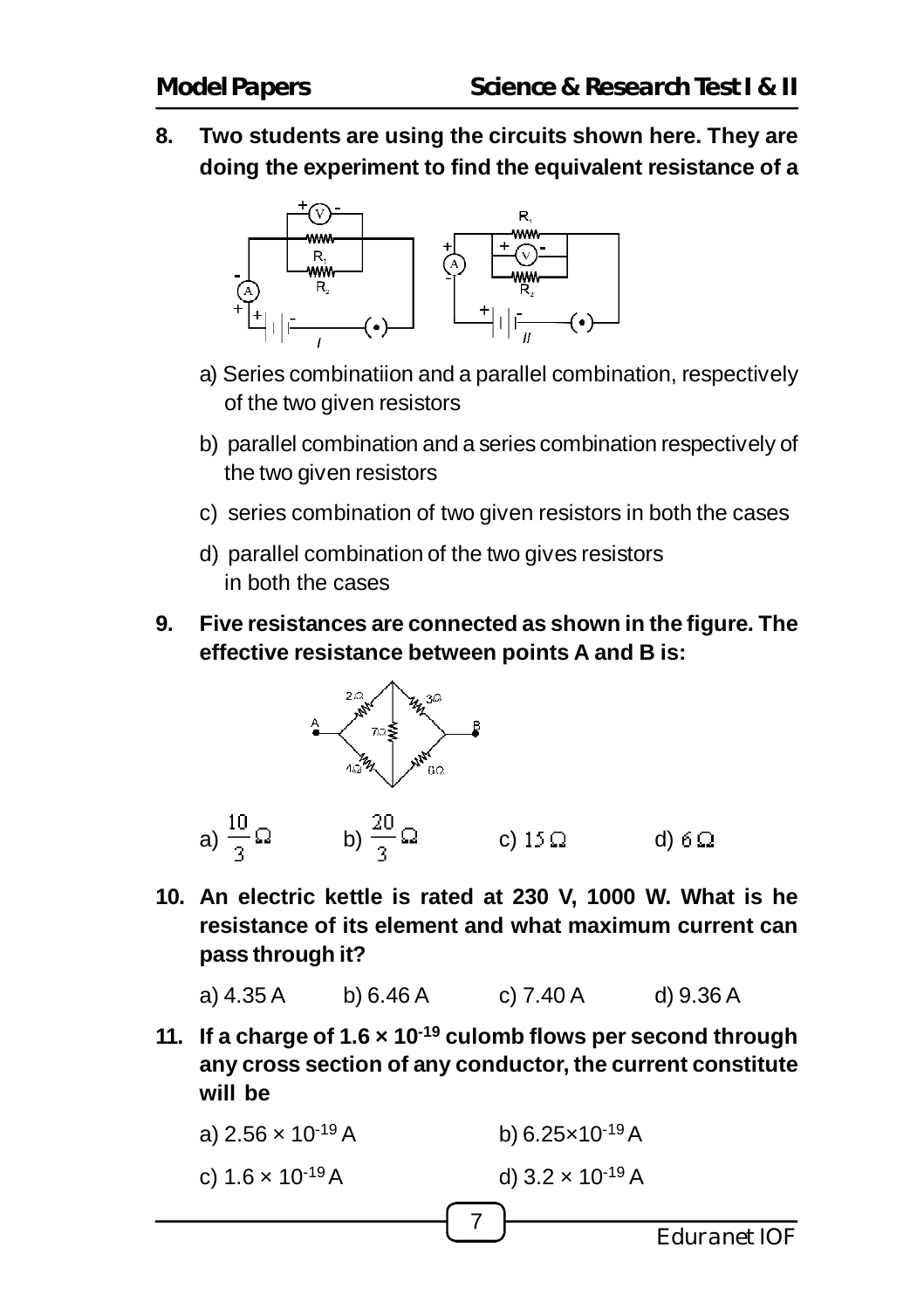**12. In a wire of length 4m and diameter 6mm, a current of 120 ampere is passed. The potential difference across the wire is found to be 18 volt. The resistance of wire will be**

| a) 0.15 ohm  | b) 0.25 ohm          |
|--------------|----------------------|
| c) 6.660 ohm | d) none of the above |

- **13. An electric current i is flowing in a circular coil of radius a. At what distance from the center of the axis of the coil will the magnetic field be 1/8th of its value at the centre?**
	- a) 3a b)  $\sqrt{3}a$  c) a/3 d)  $a/\sqrt{3}$
- **14. When the number of turns in a toroidal coil is doubled, the value of magnetic flux density will become**

- c) half d) double
- **15. Electric motor**
	- a) is based on electromagnetic induction
	- b) converts kinetic energy into electric energy
	- c) converts electric energy into kinetic energy
	- d) none
- **16. The mains power supply of a house is through a 2 A fuse. How many 50 W bulbs can be used in this house at the normal voltage?**

a) 5 b) 6 c) 7 d) 8

**17. Two coils of self inductances L<sup>1</sup> and L<sup>2</sup> are placed so close together that effective flux in one coil is completely linked with the other. If M is the mutual inductance between them, then**

8

a) M=L<sub>1</sub>L<sub>2</sub> b) M= $\mathsf{L}_1/\mathsf{L}_2$ c) M=(L<sub>1</sub>L<sub>2</sub>) d)  $M = \sqrt{(L_1 L_2)}$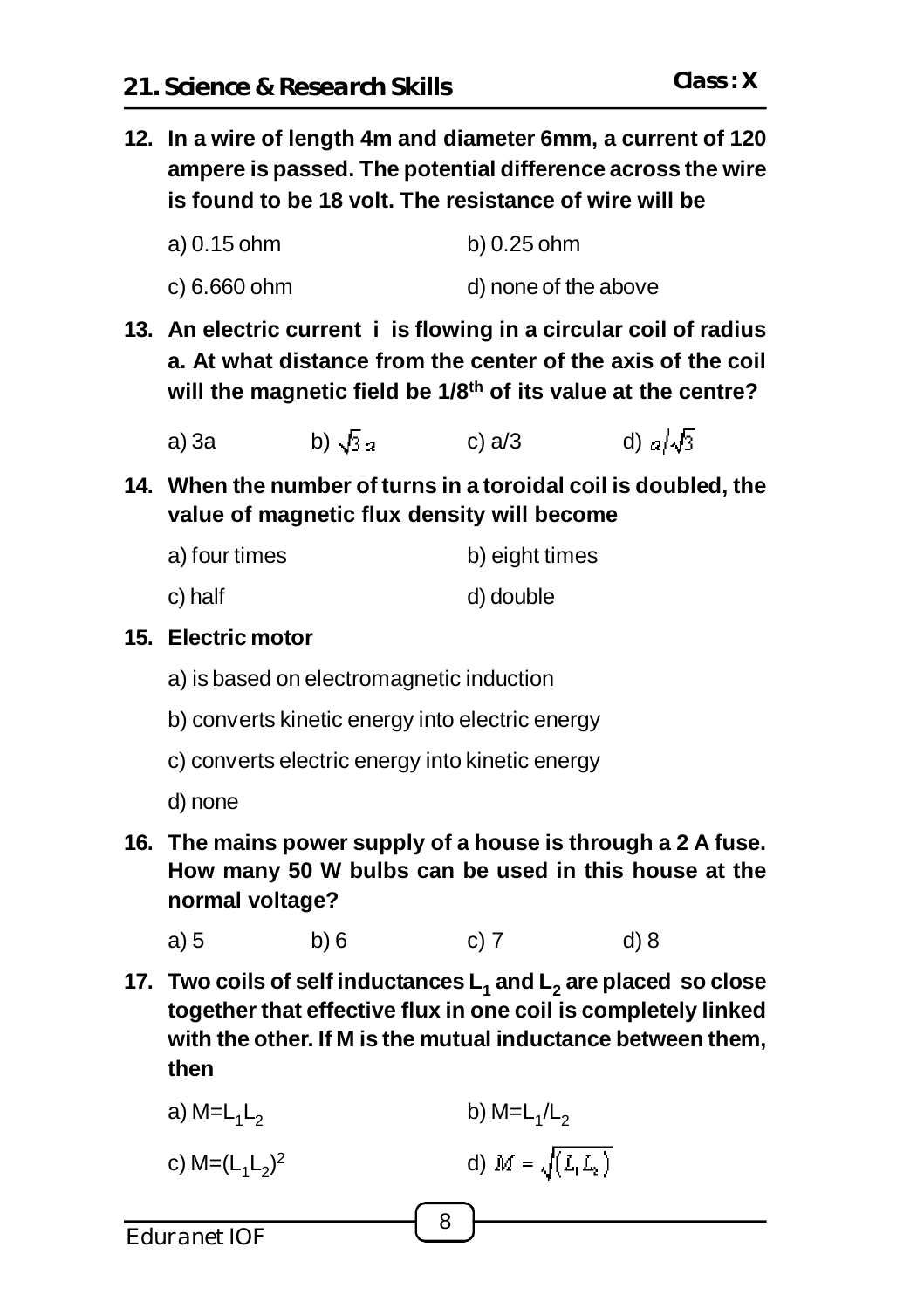**18. Consider the situation shown in figure. If the current I in the long straight wire XY is increased at a steady rate then the induced emf's in loops A and B will be-**



- a) clockwise in A, anticlockwise in B
- b) anticlockwise in A, clockwise in B
- c) clockwise in both A and B
- d) anticlockwise in both A and B
- **19. A copper ring having a cut such as not to form a complete loop is held horizontally and a bar magnet is dropped through the ring with its length along the axis of the ring. Then acceleration of the falling magnet is - (neglect air friction)**



a) g b) less than g

- $c)$  more than  $g$  d)  $0$
- **20. Which quantity is conserved in nuclear reaction?**
	- a) Mass number
	- b) Atomic number
	- $c)$  (a) and (b)
	- d) None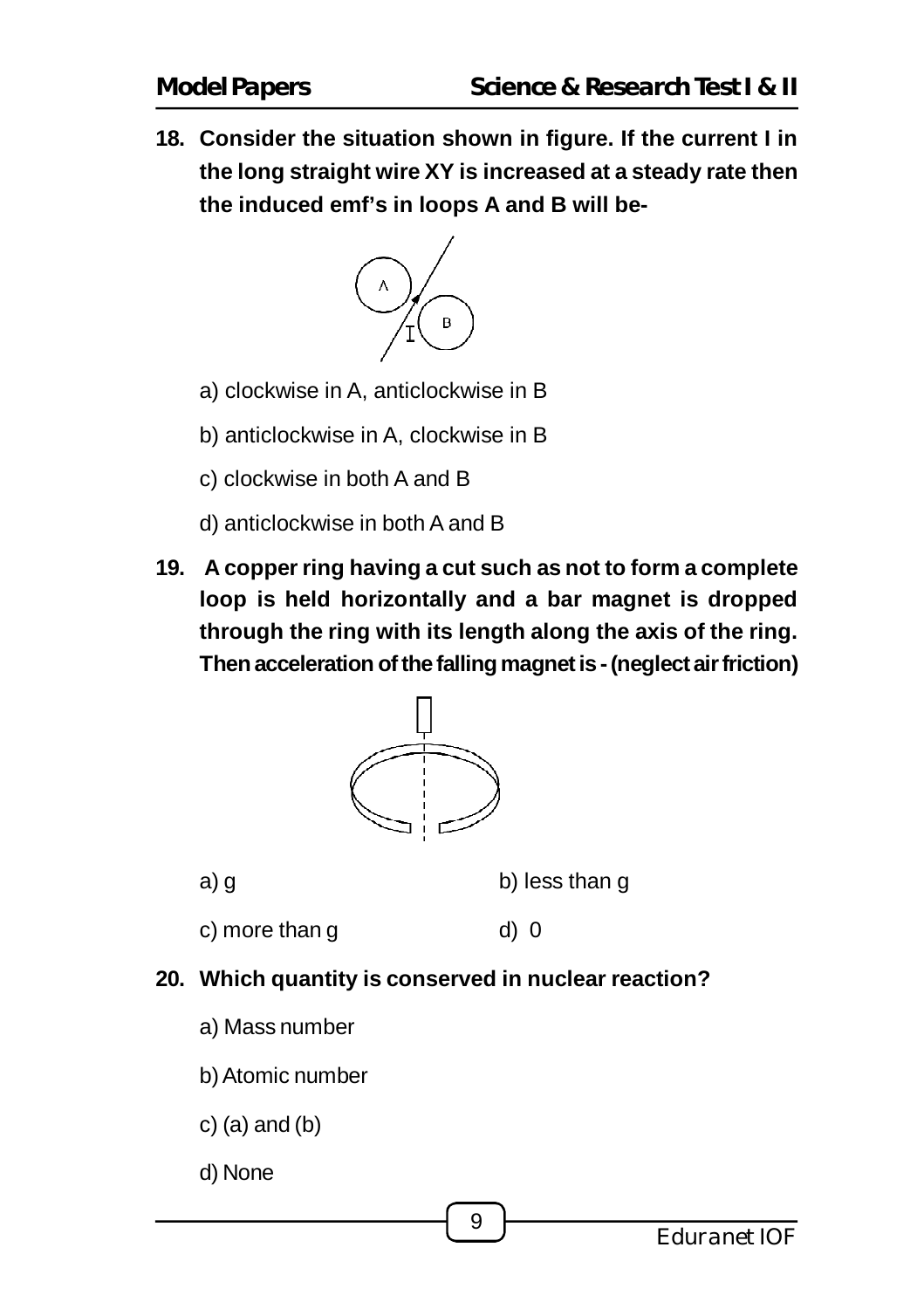### **21. Choose the incorrect staement**

- a) We are encouraged to plant more trees so as to ensure clean environment and also provide bio-mass fuel
- b) Gobar-gas is produced when crops, vegetable wastes etc., decompose in the absence of oxygen.
- c) The main ingredient of bio-gas is ethane and it gives a lot of smoke and also produces a lot of residual ash
- d) Bio-mass is a renewable source of energy.
- **22. Study the following statements and choose the correct answer.**
	- i) Nuclear forces obey inverse square law
	- ii) positron is antiparticle of electron.
	- a) (i) is true, (ii) is false
	- b) (i) is false, (ii) is true
	- c) both (i) and (ii) are false
	- d) both (i) and (ii) are true
- **23. The dependence of density [d] of nuclear matter on the mass number A is**
	- a)  $d \propto A$  b)  $d \propto \sqrt{A}$  c) d = const. d)  $d \propto 1/A$
- **24. If N<sup>0</sup> is the original mass of the substance of half-life period t 1/2 = 5 years, then the amount of substance left after 15 years is**
	- a)  $N_0/8$ /8 b)  $N_0/16$  c)  $N_0/2$  d)  $N_0$ d)  $N_0/4$
- **25. Which of the following cannot be emitted by radioactive substances during their decay?**

| a) Protons       | b) Neutrinoes   |
|------------------|-----------------|
| c) Helium nuclei | d) Electrons    |
|                  | 10 <sup>1</sup> |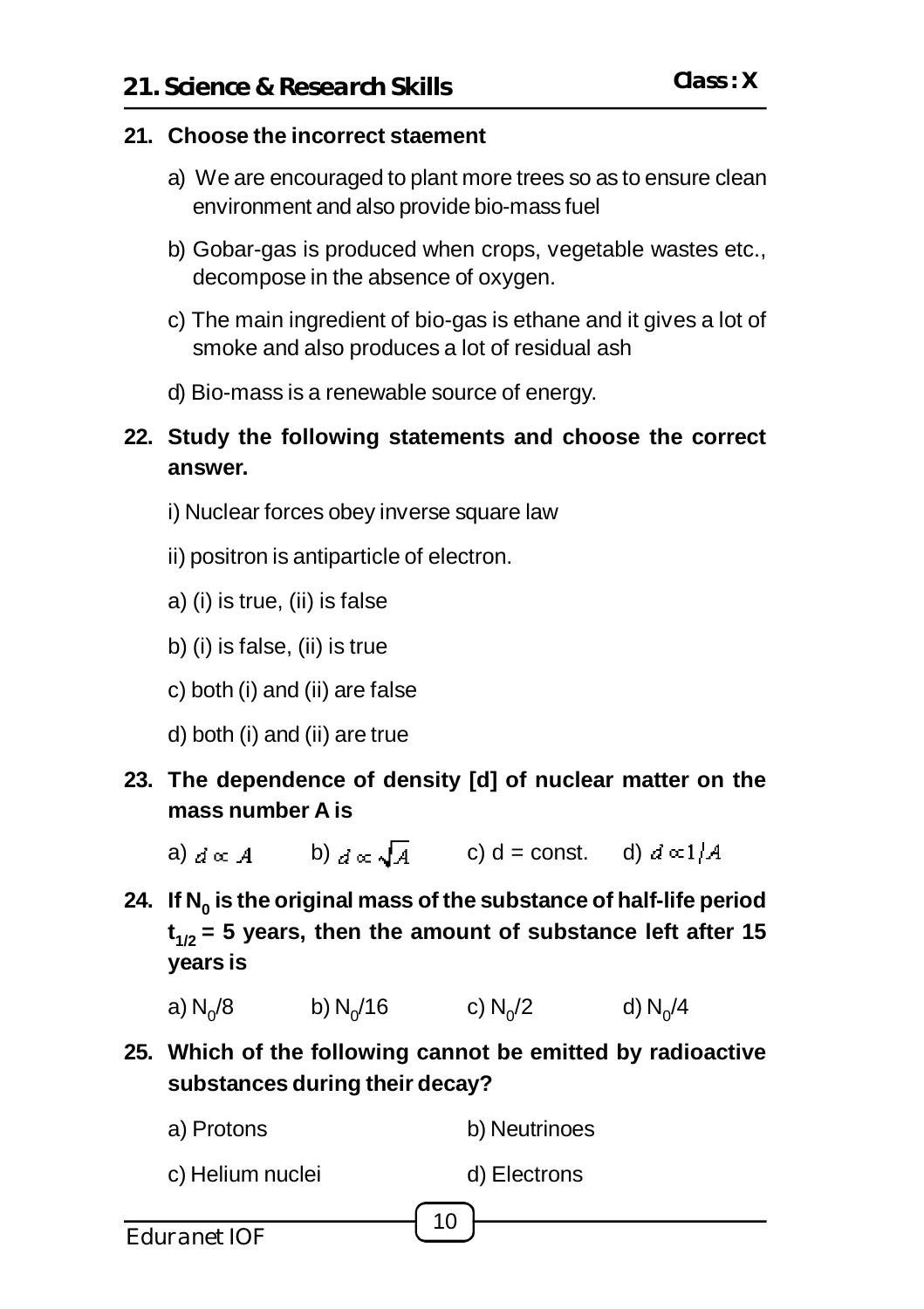# **26. The hormone which helps in the osmoregulation is**

- a) antidiuretic b) thyroxine
- c) epinephrin d) norepinephrine

# **27. The chief inorganic substance present in the urine is**

a) sodium chloride b) potassium c) Calcium d) Magnesium

# **28. FSH is produced by**

- a) posterior lobe of pituitary gland
- b) middle lobe of pituitary gland
- c) anterior lobe of pituitary gland
- d) none of the above

# **29. Which of the following tissues provide control and coordination in animals?**

- a) Muscular and skeletal b) Skeletal and nervous
- c) Nervous and muscular d) Muscular and transport

#### **30. Growth - related movements are known as:**

- a) Tropic movements b) Nastic movements
- c) Directional movements d) Both (a) and (c)

# **31. In a synapse, chemical signal is transmitted from**

- a) dendritic end of one neuron to axonal end of another neuron.
- b) axon to cell body of the same neuron.
- c) cell body to axonal end of the same neuron.
- d) axonal end of one neuron to dendritic end of another neuro.

# **32. Embryo sac is found in**

- a) endosperm b) ovule
- c) embryo d) seed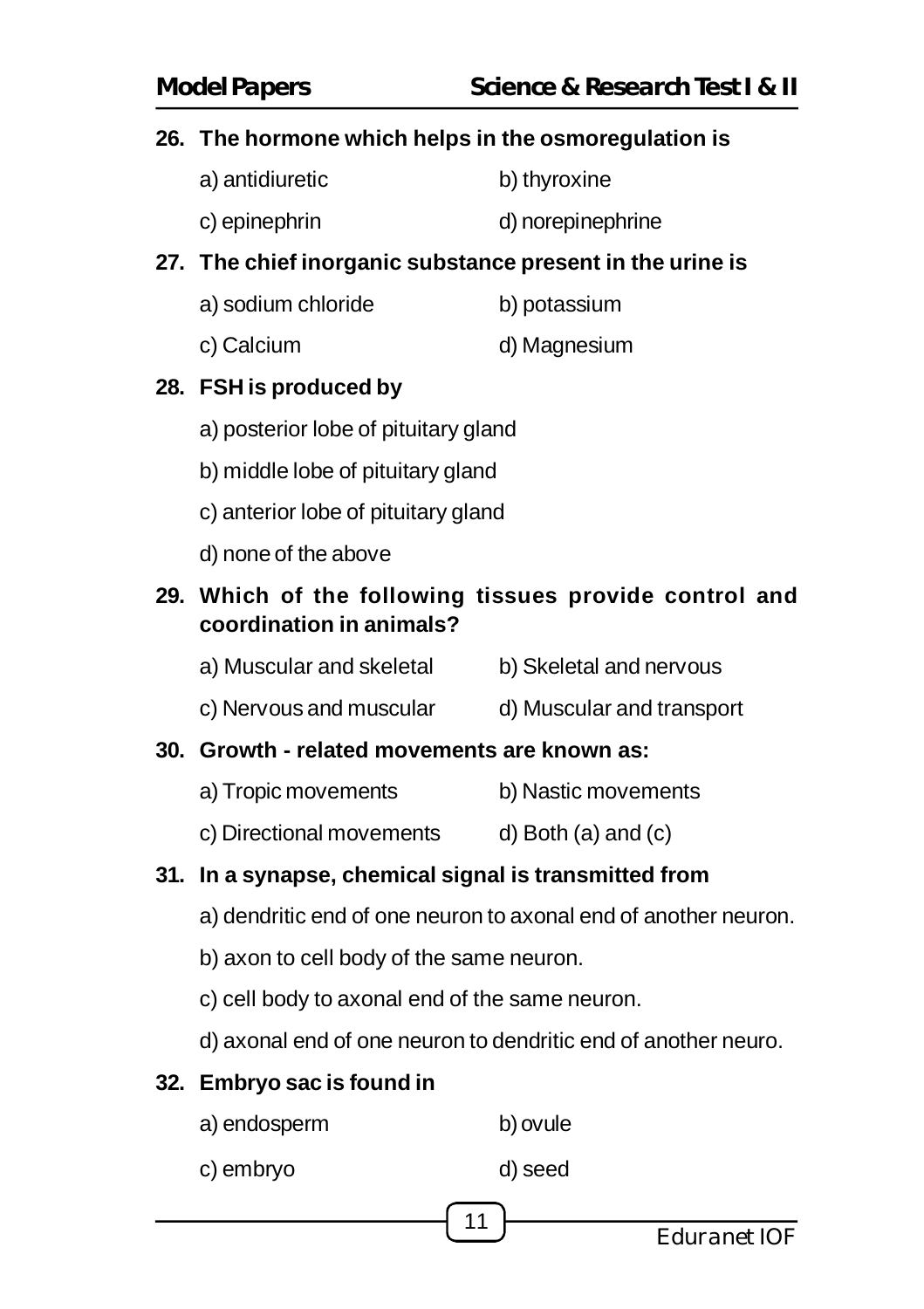### **33. The mechanism in mitosis ensuring genetical continuity is**

a)having chromosome number between two daughter cells

b)formation of unequal daughter cells

c)segregation of paternal and maternal characters

d)formation of two daughter cells with identical DNA

# **34. A feature of reproduction that is common to amoeba, Spirogyra and Yeast is that**

- a) they reproduce asexualy.
- b) they are all unicellular.
- c) they reproduce only sexually.
- d) they are all multicelluar.

# **35. The given slides A and B were identified by four students, I,II, III and IV as stated below:**

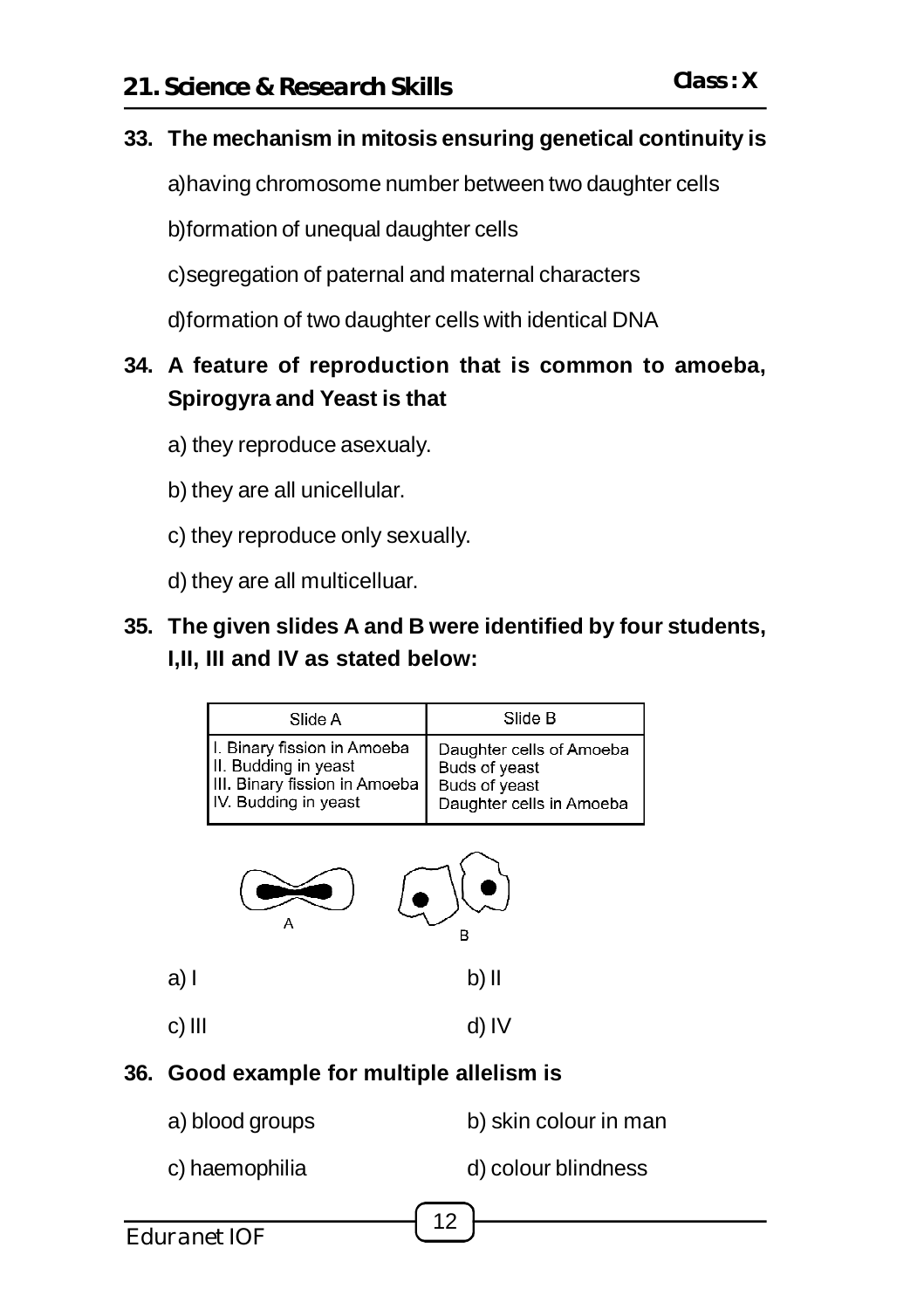# **37. Which of the following was central point in Darwin's theory of evolution by natural selection?**

- a) The biological structures of an organism is most likely to inherit from its parents are those that have become better suited to the environment through constant use
- b) Mutations occur to help future generations adapt to their environment
- c) Slight variations among individuas significantly affect the chance that a given individual will survive in its evironment and be able to reproduce
- d) Genes change in order to help organisms cope with problems encountered within their environment.

# **38. If A and B have n characteristics common while A and C have n/2 charactersitics common, then which of the two organisms are more closely related?**

| a) A and C           | b) A and B       |
|----------------------|------------------|
| c) Characteristitics | d) None of these |
| need to be konown    |                  |

# **39. Limbs of a frog, lizzard, bird, human are**

| a) analogous     | b) homologus   |
|------------------|----------------|
| c) analogous and | d) used to fly |
| homologous       |                |

#### **40. The pollutant present in coal mine exhaust is**

- a) carbon monoxide b) carbon dioxide
	- c) water vapour d) ash
- **41. Radioactive wastes from nuclear plants affect man by causing**
	- a) sterility b) genetic defects
	- c) somatic effects d) nervous disorders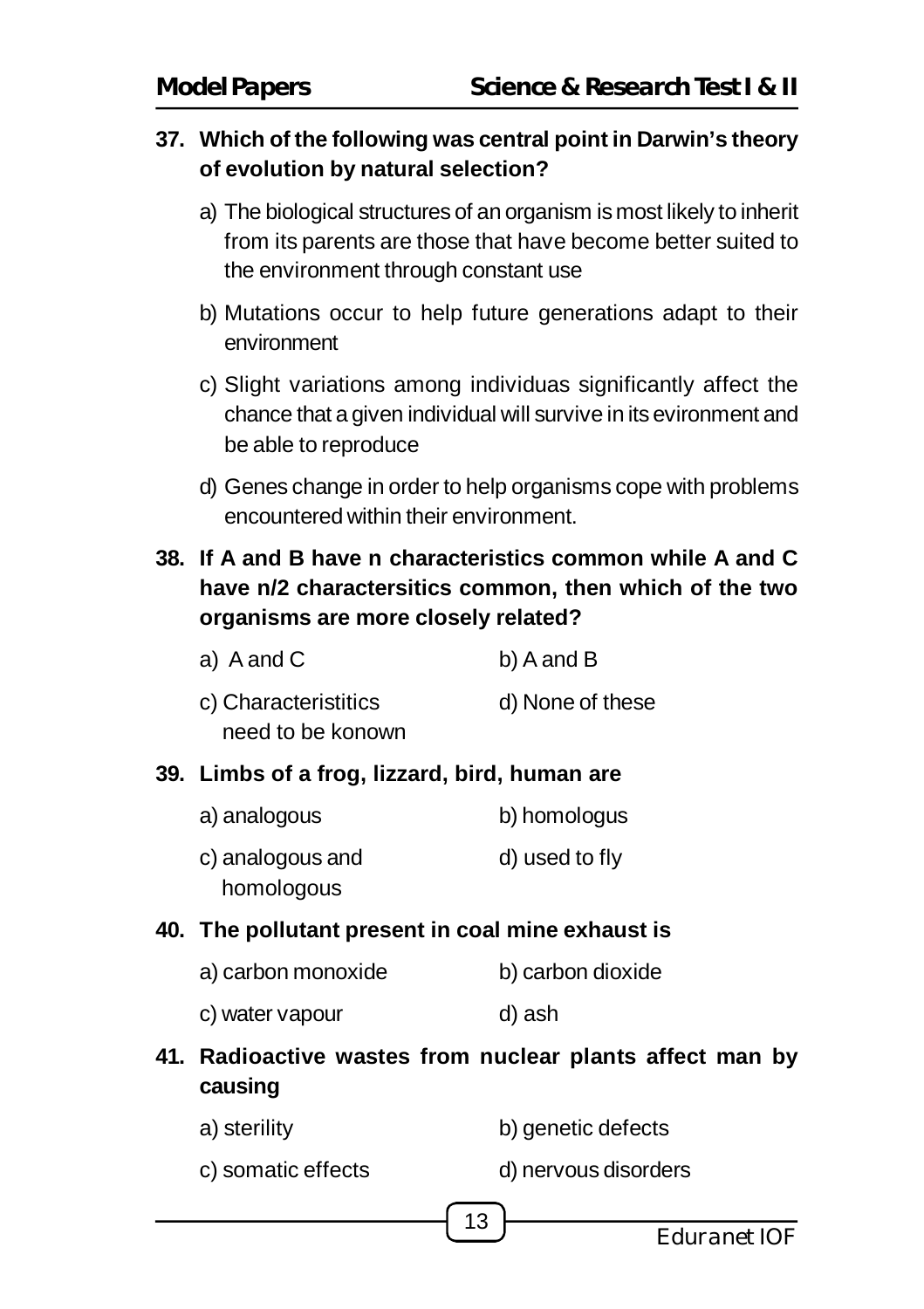#### **42. Excessive exposure of humans to UV-rays results in**

| i) damage to immune system | ii) damage to lungs |
|----------------------------|---------------------|
| iii) skin cancer           | iv) peptic ulcers   |
| a) (i) and (ii)            | b) (ii) and (iv)    |
| c) (i) and (iii)           | $d)$ (iii) and (iv) |

#### **43. Which is the missing organism in this food chain ?**

|                         | $\longrightarrow$ ? $\longrightarrow$ $\longrightarrow$ Small fish $\longrightarrow$ Big fish |           |        |
|-------------------------|-----------------------------------------------------------------------------------------------|-----------|--------|
| $\longrightarrow$ Crane |                                                                                               |           |        |
| a) Water                | b) Oxygen                                                                                     | c) Plants | d) Air |

# **44. Which of the following is necessary for speciation to occur ?**

- a) A large number of mutations accumulating within a population
- b) Reproductive isolation of two population of organisms
- c) A reduction in the number of individuals in a population
- d) Matings beween two populations of organisms produce offspring with low survivorship

# **45. Which of the following canals brought about greenery in Rajasthan?**

- a) Jawaharlal Canal b) Rajiv Gandhi Canal
- c) Mahatma Gandhi Canal d) Indira Gandhi Canal

#### **46. Among the statements given below, select the ones that correctly describe the concept of substainable development**

- i) Planned growth with minimum damage to the environment
- ii) Growth irrespective of the extent of damage caused to the environment
- iii) Stopping all developmental work to conserve te environment.
- iv) Growth that is acceptable to all the stateholders.
- a) (i) and (iv) b) (ii) and (iii)
- c) (ii) and (iv) d) (iii) only.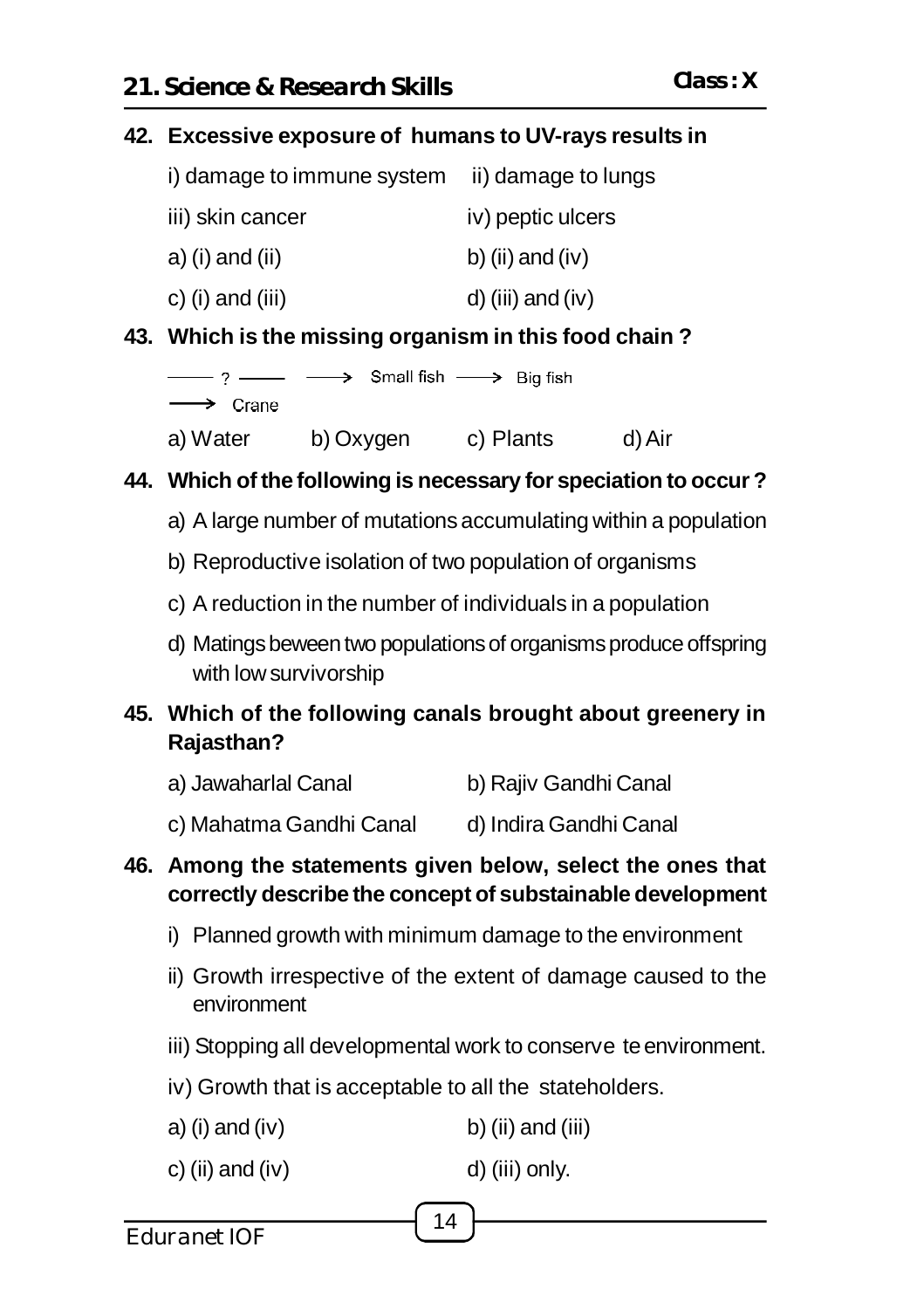# **47. Expand the abbreviation GAP.**

- a) Governmental Agency for Pollution Control
- b) Ganga Assimilation by Photosynthesis
- c) Ganga Action Plan
- d) Governmental Agency for Animal Protection.
- **48. The breakdown of pyruvate to give carbon dioxide, water and energy takes place in**
	- a) Cytoplasm b) Mitochondrion
	- c) Chloroplast d) Nucleus
- **49. Raisins are soaked in water for determining the percentage of water absorbed by raisins.**

**The formula, used by a student, for calculating the percentage of water absorbed, is:**

\n- a) 
$$
\frac{\text{Initial weight} - \text{Final weight}}{\text{Initial weight}} \times 100
$$
\n- b)  $\frac{\text{Final weight} - \text{Initial weight}}{\text{Initial weight}} \times 100$
\n- c)  $\frac{\text{Final weight} - \text{Initial weight}}{\text{Final weight}} \times 100$
\n

(d) 
$$
\frac{Initial\ weight - Final\ weight}{Final\ weight} \times 100
$$

# **50. Light is not needed by plants in which phase of Photosynthesis**

- a) Light reaction b) Dark reaction
- c) Light reaction and dark reaction
- d) Only light reaction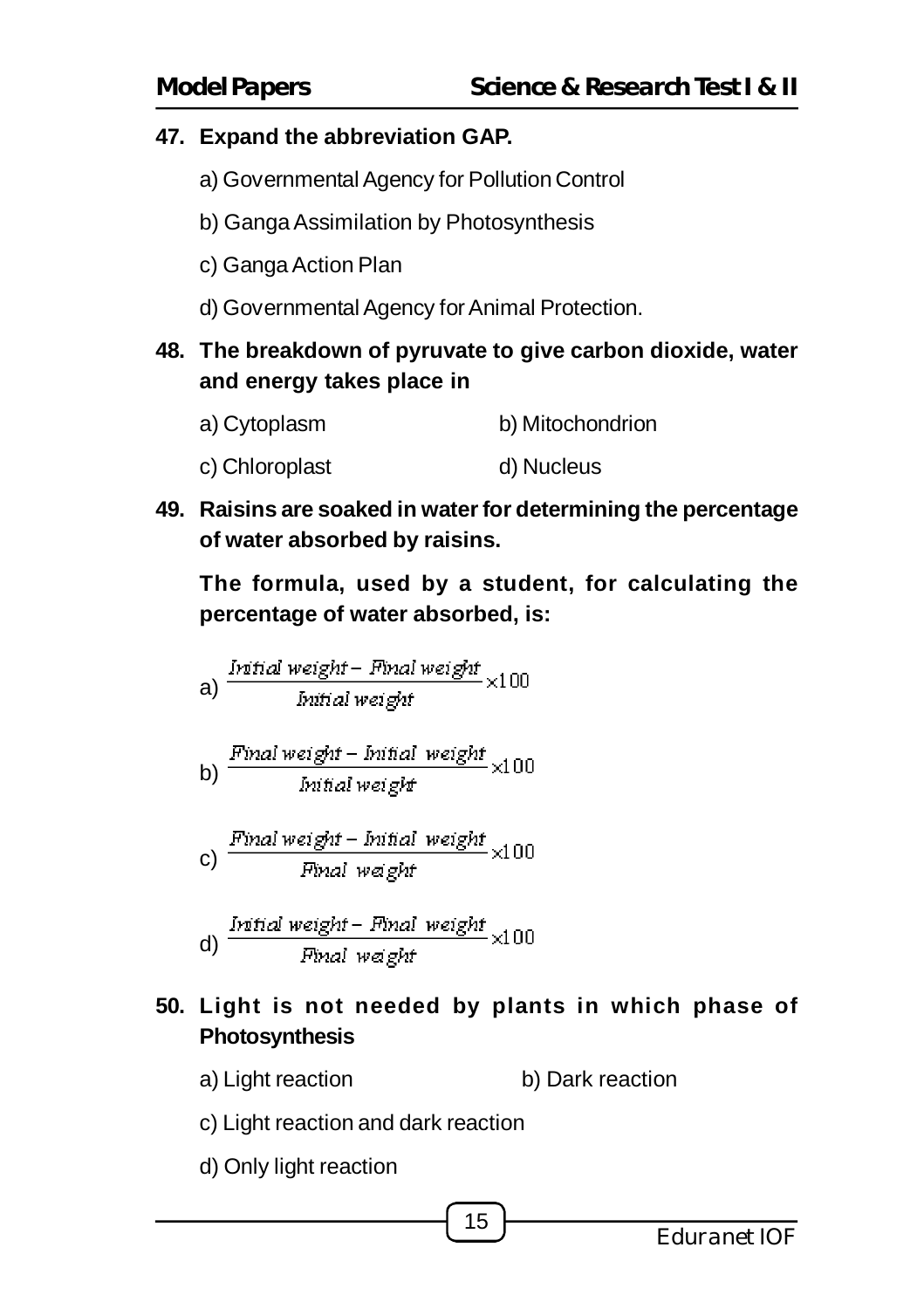#### **51. Consider the reaction:**

 $H.S+CL \rightarrow 2HCl+S$ 

#### **The statement which is not correct for the given reaction is :**

- a) Cl $_2$  get reduced to HCl  $\qquad \qquad$  b)  $\rm H_2S$  get oxidised to S
- c) Cl $_2$  is the oxidising agent  $\;\;\;$  d) H $_2$ S is the oxidising agent
- **52. Which of the following is not an example of single displacement reaction ?**
	- a)  $CuO + H_2 \rightarrow H_2O + Cu$  b)  $Zn + CuSO_4 \rightarrow 2nSO_4 + Cu$
	- c)  $4NH_3 + 5O_2 \rightarrow 4NO + 6H_2O$  d)  $2n + 2HCl \rightarrow H_2 + 2nCl_2$
- **53. In the following equations:**
	- $Na_2CO_2 + xHCL \rightarrow 2$  Nacl + Co<sub>2</sub> + H<sub>2</sub>O

the value of x is -

- a) 1 b) 2
- c) 3 d) 4
- **54.** For the reaction  $2A + B \rightarrow 3C + D$

**which of the following does not express the reaction rate ?**

a) 
$$
-\frac{d [B]}{dt}
$$
 b)  $\frac{d [D]}{dt}$  c)  $-\frac{1}{2}\frac{d [A]}{dt}$  d)  $-\frac{1}{3}\frac{d [C]}{dt}$ 

- **55. According to Le-chatelier's principle, adding heat to a** solid  $\rightleftharpoons$  liqual equilibrium will cause the
	- a) temperature to increase
	- b) temperature to decrease
	- c) amount of liquid to decrease
	- d) amount of solid to decrease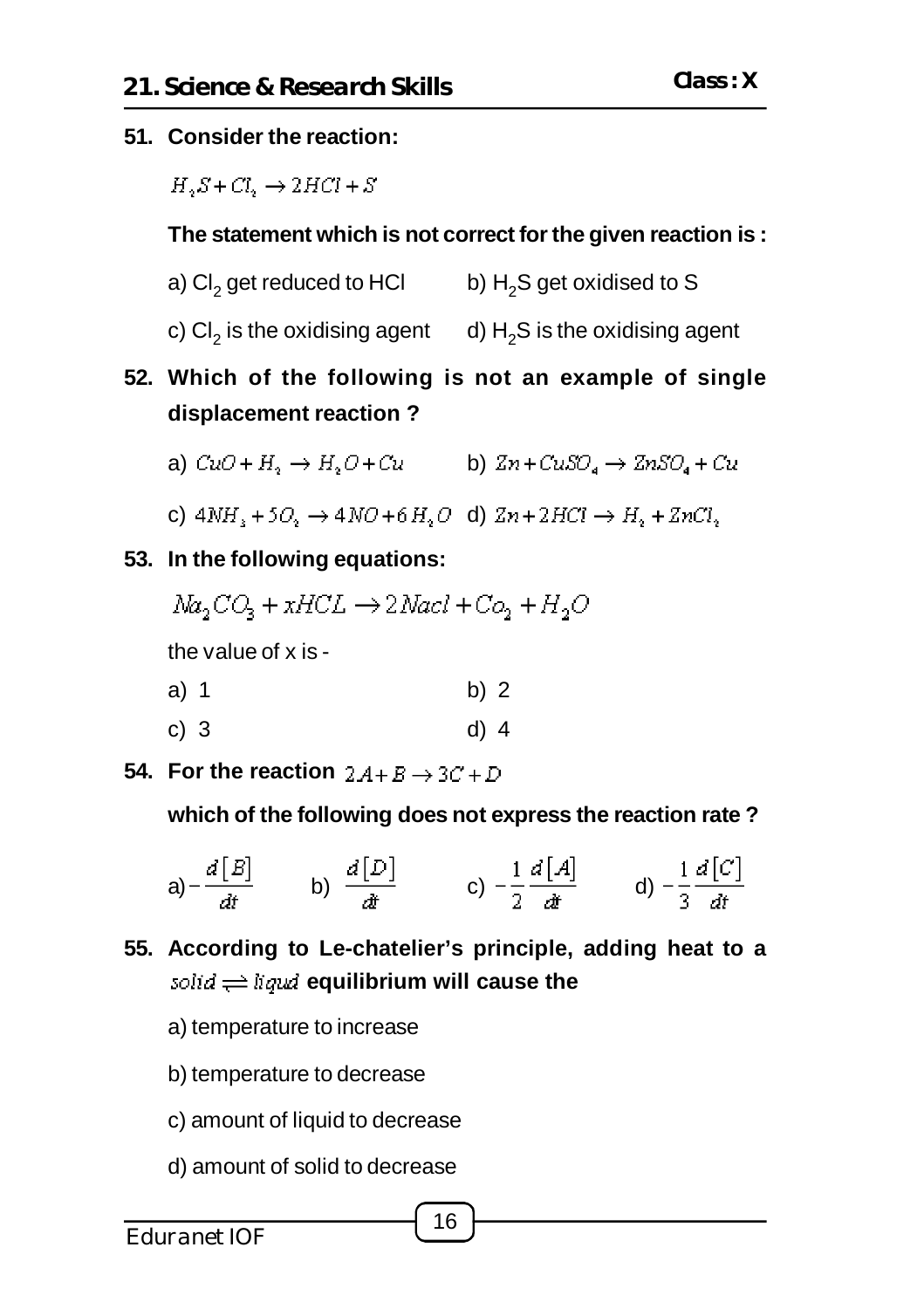**56. An acid used in lead storage batteries is:**

a)  $H_2$ So $_4$  $b)$  HNO $\alpha$ c) HCl d) CH<sub>2</sub>COOH

**57. Of the aqueous solutions listed below, which would be the best conductor of an electric current ?**

| a)1.00 M HCl                              | b) 1.00 M $HC_2H_3O_2$ |
|-------------------------------------------|------------------------|
| c)1.00 M C <sub>2</sub> H <sub>5</sub> OH | d) 1.00 M HCIO         |

**58. A Student was given four unknown colourless samples labelled as A, B, C and D and asked to test their pH using pH paper. He observed that the colour of pH paper truned to light green, dark red, light orange and dark blue with samples A, B, C and D respectively.**

**The correct sequence of increasing order of the pH value for samples is :**

| a)A < B < C < D | b) $A < D < C < B$ |
|-----------------|--------------------|
| c)C < B < A < D | d) $B < C < A < D$ |

**59. Conjugate acid of NH<sub>2</sub> is :** 

| a) $N\!H_{4}^{+}$ | b) $NH3$ | c) $NH2$ | d) NH |
|-------------------|----------|----------|-------|
|                   |          |          |       |

- **60. Calculate the pOH of a solution at 25<sup>0</sup>C that contains 1 x 10 -10 M of hydroniumions, i.e. H3O<sup>+</sup> .**
	- a) 4.000 b) 9.0000 c) 1.000 d) 7.000
- **61. In Ag CuSO4 cell silver electrode will serve as**
	- a)anode b) cathode

c)Both anode and cathode d) None of these

**62. By convention potential of standard hydrogen electrode at all temperature is**

<sup>17</sup> Eduranet IOF a) 0V b) IV c) 10V d) 100V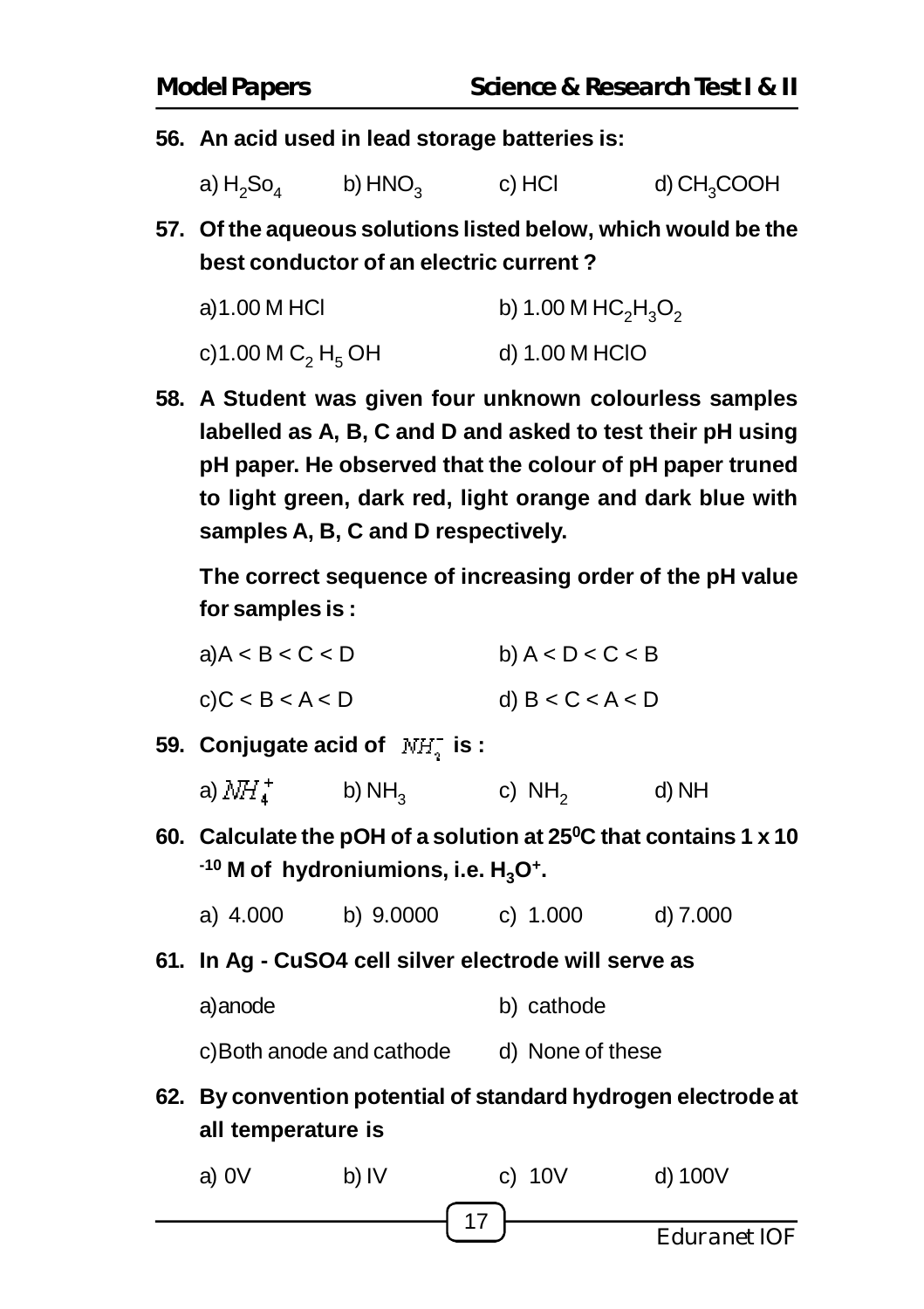**63. The slag formed in the extraction of copper from copper pyrites is :**

 $a)$ CaSiO $\alpha$ b) FeSiO $_3$  c) FeS d)Ca $_3$  $\mathrm{(PO_4)}_2$ 

- **64. Which of the following reactions can be used to join railway tracks ?**
	- a) 3MnO $_2$  + 4Al  $\rightarrow$  3Mn + 2Al $_2$ O $_3$
	- b) Fe $_{2}$ O $_{3}$  + 2Al  $\;\rightarrow$  2Fe Al $_{2}$ O $_{3}$
	- c) Zn + CuSO $_4 \rightarrow \,$  ZnSO $_4$  + Cu
	- d) Fe +  $\text{CuSO}_4\rightarrow\,\text{FeSO}_4$  +  $\text{Cu}$
- **65. Of the following, which cannot be obtained by electrolysis of the aqueous solution of their salt is**
	- a) Ag b) Mg and Al c) Cu d) Cr
- **66. Oxidation of a primary alcohol with KM<sup>n</sup> o2 / OH gives a/an :**
	- a) carboxylic acid b)ether
	- c) ketone d) ester
- **67. Which one of the following reactions represents 'esterification' ?**

a)CH<sub>3</sub>COOH + C<sub>2</sub>H<sub>5</sub>OH  $\frac{Cm_E H_2 D O}{T}$  $CH<sub>3</sub>COOC<sub>2</sub>H<sub>5</sub> + H<sub>2</sub>O$ b)CH $_{3}$ COOC $_{2}$ H $_{5}$  + NaOH  $CH<sub>3</sub>COONa + C<sub>2</sub>H<sub>5</sub>OH$ c)2C<sub>2</sub>H<sub>5</sub>OH + 2Na  $\longrightarrow$  2C<sub>2</sub>H<sub>5</sub>ONa + H<sub>2</sub> d) $C_2H_5OH \xrightarrow{amr \pi_1 aC_1} CH_2 = CH_2 + H_2O$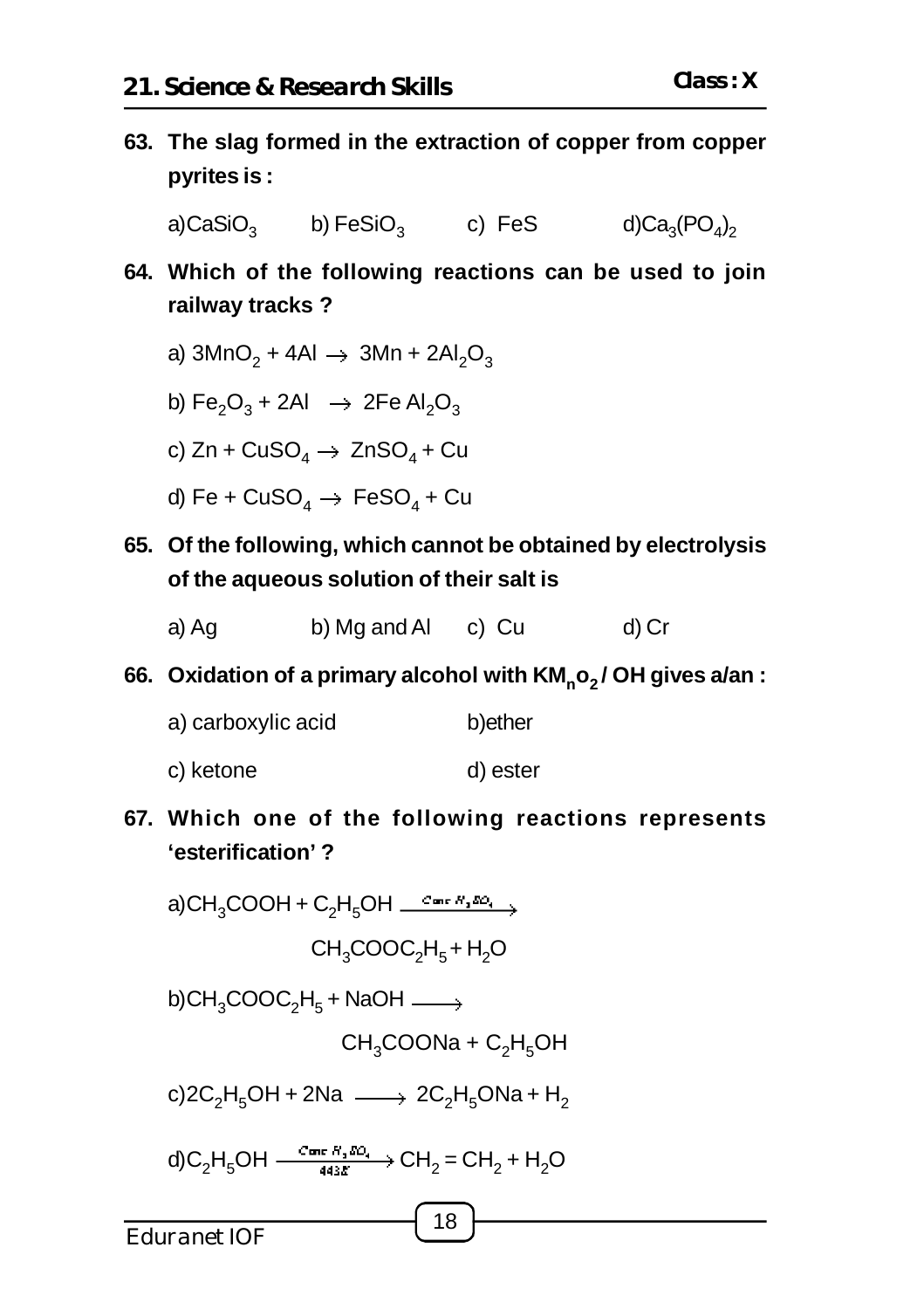**68. The number of oxygen molecules uded in the combustion of 1 molecule of ethanol is**

- a) 1 b) 2
- c) 3 d) 4
- **69. Which of the following does not belong to the same homologous series ?**

| a) $CH4$    | b) $C_2H_6$ |
|-------------|-------------|
| c) $C_3H_8$ | d) $C_4H_8$ |

- **70. The IUPAC name of the compound having the formula (CH<sup>3</sup> ) <sup>3</sup>CCH = CH<sup>2</sup> is**
	- a) 3,3,3-trimethyl -1-propane
	- b) 1,1,1-trimethyl -1-butene
	- c) 3,3-dimethyl -l-butene
	- d) 1,1-dimethyl-1,3-butene
- **71. Howmany different isomers are possible for a hydrocarbon** with the molecular formula  $C_4H_{10}$ 
	- a) 1 b) 2
	- c) 3 d) 5

# **72. Glacial acetic acid is**

- a) 100% acetic acid free of water
- b) solidified acetic acid
- c) gaseous acetic acid
- d) frozen acetic acid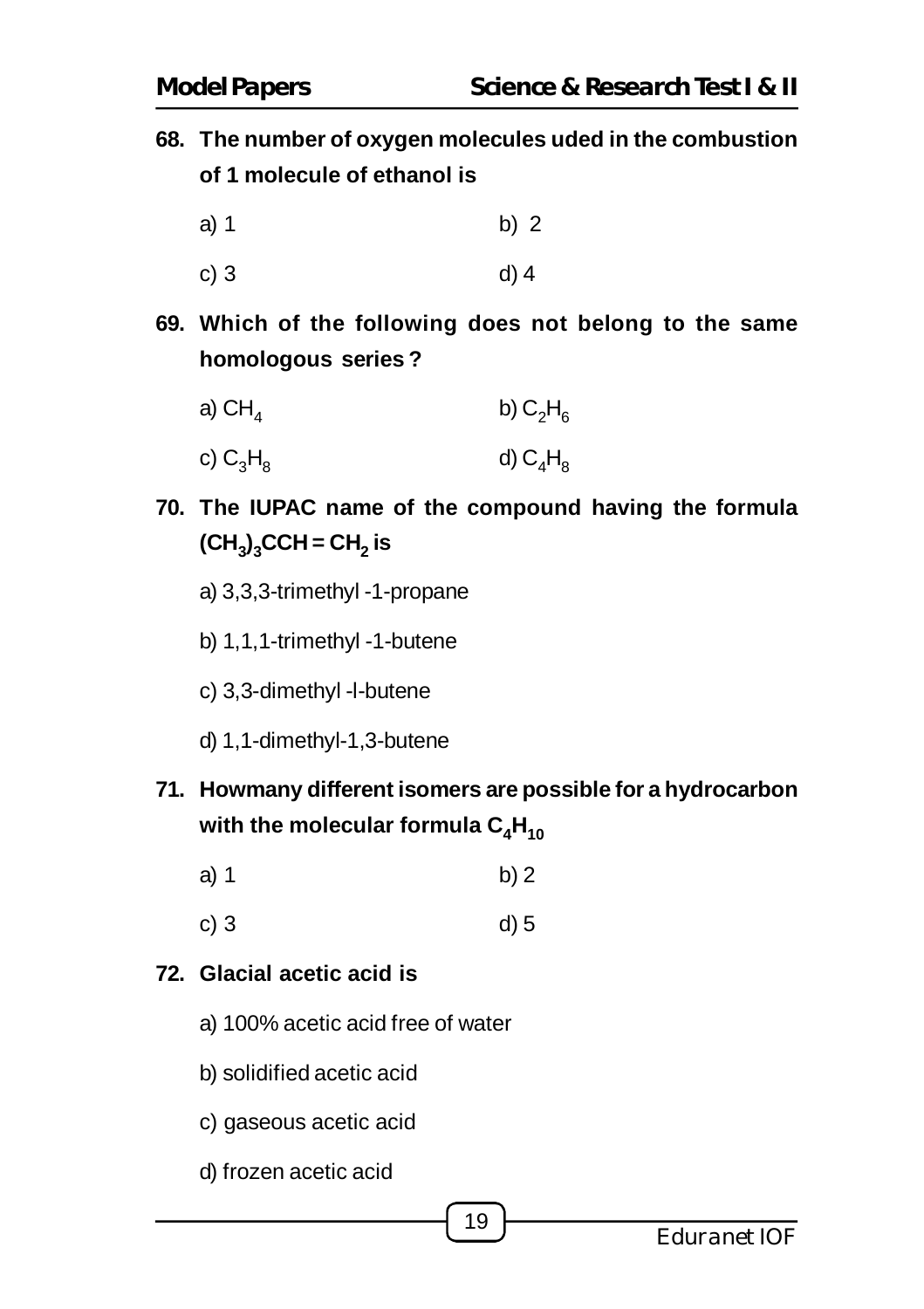- **73. If element a belongs to group III, and second period of the periodic table, which of the following sets of properties would it exhibit ?**
	- a) Liquid, most metallic
	- b) Gaseous, moderately metallic
	- c) Solid, nonmetallic
	- d) Solid, less metallic
- **74. Which one of the following depict the correct representation of atomic radius(r) of an atom ?**



- **75. If the two members of a Dobereiner triad are phosphorus and antimony, the third member of this triad is**
	- a) arsenic b) sulphur
	- c) iodine d) calcium